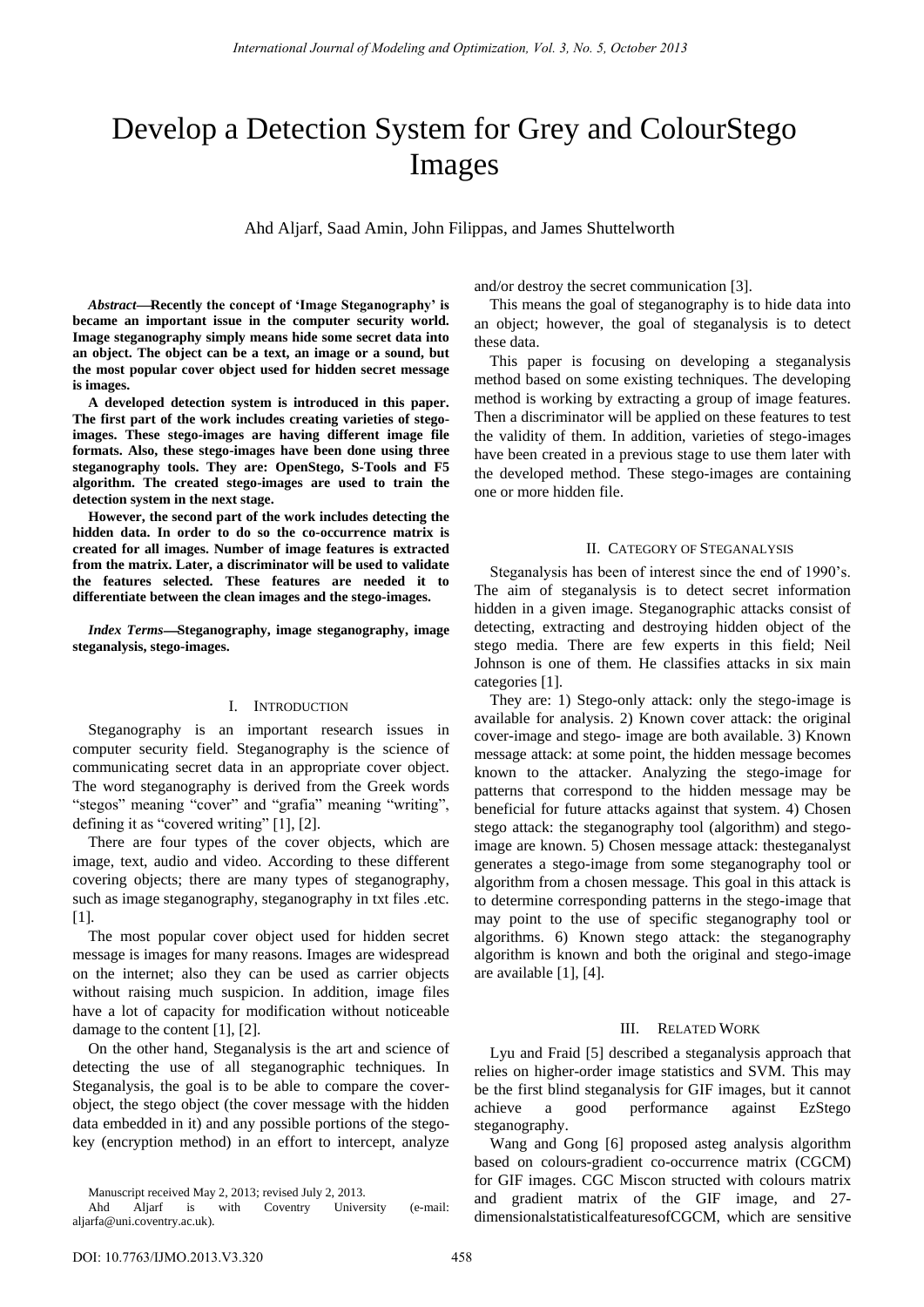tothecolour-correlation between adjacent pixels and the break in go fima get exture, are extracted. This proposed steganalysis algorithm does not requirea lot ofcomputing time.

Arvis *et al.* [7] has proposed a multispectral method considering the correlations between the colour bands. To study the efficiency of their method, they test it in a classification problem on the image databases VisTex and Outex available on the internet. They also extended the cooccurrence method according to the two other approaches, which are: (fusion of texture and colour descriptors and quantization of the colour image) to have a comparison between the three approaches to the texture in colour images.

# IV. THE PROPOSED SYSTEM

The proposed system has been divided into two stages. In stage one, a collection of stego-images is created first as they are needed as applications to test the detection system later as shown in Fig. 1. However, the second stage is focusing on evaluating a set of images (clean and stegomages) for detecting any hidden data through extracting number of image features as shown in Fig. 2.

## *A. The Stego-Images Created*

Textsand images are embeddedinto clean images as hidden data to produce varieties of stego-images. The three steganographic tools selected for this purpose are OpenStego, StegHide and F5 Algorithm. The three tools are implemented into many clean images to embed data as shown Fig. 1.

The first tool used is OpenStego.It uses (Data Encryption Standard) DES algorithm for data encryption and supports two steganographic plugins, which are LSB (Least Significant Bit of Image Pixels) and Random LSB (Randomized LSB). The second tool used is: S-Tools, it allows audio and image files to be hidden within other audio and image files. However, the third tool used is F5 algorithm; it offers a large steganographic capacity and uses straddling mechanism. It also provides matrix encoding to improve the efficiency of embedding.

Different types of these clean images are used with the three steganographic tools, including colour and grey images. The images file formats used are JPEG and BMP. However, in order to have a different collection of stegoimages, we have hidden single and multiple files data to test our detection system later. The purpose of hiding multiple secret data is to test our detection system if it can detect all the multiple hidden files.



Fig. 1.The process of creating the stego-images.

There are many reasons of choosing three different steganographic tools. OpenStego does support many images formats, but the output stego-image will be in PNG format all the time. However, S-Tools support the BMP file formats only, and the F5 algorithm is working with the JPEG file format.

#### *B. The Detectiom System*

The proposed detection system is based on extracting image features from a clean image (cover image) and its stego version. The goal here is to distinguish between the clean image and the stego-image. Therefore, there is a need for comparison between the values of the image features resulted, as well as testing the statistical differences for the two types of images as shown in Fig. 2.

The aim of the proposed detection system is to detect the stego-images created in the previous stage. Some of the stego-images crated containing more than one hidden file. These images could also have different formats. In addition, the stego-images have been created using three different steganography tools using different methods. Therefore, the proposed detection system will be tested on different collection of stego-images.



Fig. 2. The process of the proposed detection system.

The detection system is going to be trained on a set of images. Therefore, a co-occurrence matrix will be created for each image. This matrix is useful as it is a statistical approach that helps to provide valuable information about the relative position of the neighbouring pixels in an image. Then, number of image features will be extracted from the matrixes created. Different image features will be selected for extraction, such as: contrast, correlation, energy, colours variance and maximum difference [8].

## V. INITIAL RESULTS

This is a first stage for implementing the detection system. Initial results are done for set ofcolour and gray images. Four examples of the images used and of the image features extracted will be discussed in this section.

To start testing the proposed detection system, four image features are extracted from the co-occurrence matrix of severalgrey and colourclean images, and also extracted from their stego versions. These features are: contrast, correlation, energy and homogeneity. The steganography tool used for creating the stego-images in this initial test is the S-Tools. The image format chosen is BMP for all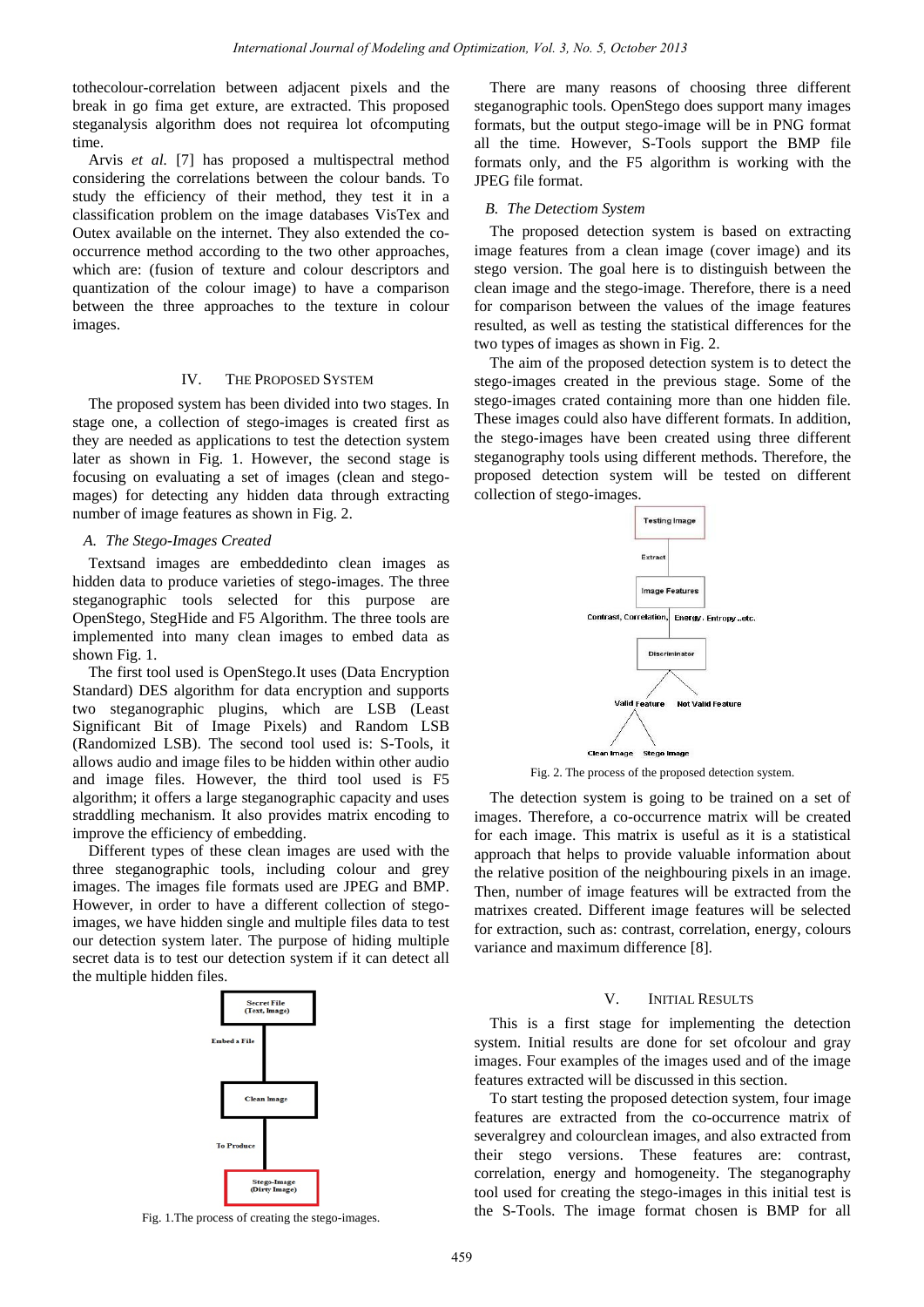images. The hidden data file used is the same for the all stego-images created. Table I shows the images used, their sizes, their types and the size of the hidden data.

|  |  | TABLE I: GREY IMAGES USED AND THIER SIZES IN THE INTIAL RESULTS |
|--|--|-----------------------------------------------------------------|
|  |  |                                                                 |

| <b>TABLE</b>      | Bit   | Size | Type   | Stego-             | Size | Hidden   |
|-------------------|-------|------|--------|--------------------|------|----------|
| 1:                | Depth |      |        | Image              |      | Data     |
| Clean             |       |      |        |                    |      | (Size)   |
| Image             |       |      |        |                    |      |          |
| Gray1             | 8     | 257  | Medium | Stego1             | 257  | 1        |
|                   |       | kb   | Grey   |                    | kb   | Image    |
|                   |       |      | Level  |                    |      | 109 kb   |
| Gray2             | 8     | 757  | Medium | Stego <sub>2</sub> | 768  |          |
|                   |       | kb   | Grey   |                    | kb   | Image    |
|                   |       |      | Level  |                    |      | $109$ kb |
| Gray3             | 8     | 190  | Medium | Stego3             | 190  | 1        |
|                   |       | kb   | Grey   |                    | kb   | Image    |
|                   |       |      | Level  |                    |      | 109 kb   |
| Gray4             | 8     | 226  | Dark   | Stego4             | 226  | 1        |
|                   |       | kb   | Grey   |                    | kb   | Image    |
|                   |       |      | Level  |                    |      | $109$ kb |
| Gray <sub>5</sub> | 8     | 257  | Medium | Stego <sub>5</sub> | 257  | 1        |
|                   |       | kb   | Grey   |                    | kb   | Image    |
|                   |       |      | Level  |                    |      | 109 kb   |

The following are the steps of extracting the image features using MATLAB for the grey images:

- 1) Read an image, using 'imread( )' function.
- 2) Create the co-occurrence matrix for an image, using graycomatrix()' function.
- 3) Extract the 'contrast', correlation, energy and homogeneity features from the matrix created, using graycoprops function.

Similar steps are done for the colour images to extract the four features using MATLAB:

- 1) Read an image, using 'imread( )' function.
- 2) Found the RGB channels for the colour image. For example:

Red=clean  $image1(:,:,1);$ Green=clean\_image1(:,:,2); Blue=clean image1  $(:,:,3)$ ;

This means there are three matrixes for each image.

- 3) Create the co-occurrence matrix for the three RGB matrixes, using the 'graycomatrix()' function.
- 4) Extract the "contrast", correlation, energy and homogeneity features from the three matrixes created for each colour image, using graycoprops( ) function.

More details about the four image features as the following:

- **Contrast:** it is a measure of the contrast or the amount of local variations present in an image. It Returns a measure of the intensity contrast.
- **Energy**: Returns the sum of squared elements in the GLCM.
- **Homogeneity:** Returns a value that measures the closeness of the distribution of elements in the GLCM to the GLCM diagonal.
- **Correlation:** is a measure of gray-tone lineardependencies in the image. It returns a measure of how correlated a pixel is to its neighbour over the whole image [8].

Fig. 4 shows some of the clean images used for the initial results. However, figure 6 shows the hidden data files used.



Fig. 4. Some of the clean images used with the initial.



Fig. 5. The hidden data files.

TABLE II: VALUES OF THE FOUR FEATURES EXTRACTED FROM CLEAN

| <b>IMAGE1 AND STEGO1</b> |        |              |        |  |
|--------------------------|--------|--------------|--------|--|
| Clean Image1 (Gray1)     |        | Stego-Image1 |        |  |
| Contrast                 | 0.1092 | Contrast     | 3.1177 |  |
| Correlation              | 0.9853 | Correlation  | 0.6407 |  |
| Energy                   | 0.1220 | Energy       | 0.0429 |  |
| Homogeneity              | 0.9533 | Homogeneity  | 0.6553 |  |

#### TABLE III: VALUES OF THE FOUR FEATURES EXTRACTED FROM THE RGB CHANNEL FOR CLEAN IMAGE2 AND STEGO2

| Clean Image2 (Coulour2) |        | Stego-Image2 |        |  |
|-------------------------|--------|--------------|--------|--|
| Contrast                | 0.1102 | Contrast     | 0.1114 |  |
| Red Channel             |        |              |        |  |
| Correlation             | 0.9565 | Correlation  | 0.9560 |  |
| Red Channel             |        |              |        |  |
| Energy                  | 0.2653 | Energy       | 0.2647 |  |
| Red Channel             |        |              |        |  |
| Homogeneity             | 0.9453 | Homogeneity  | 0.9448 |  |
| Red Channel             |        |              |        |  |
| Contrast                | 0.0366 | Contrast     | 0.0397 |  |
| <b>Green Channel</b>    |        |              |        |  |
| Correlation             | 0.9848 | Correlation  | 0.9835 |  |
| Green Channel           |        |              |        |  |
| Energy                  | 0.3760 | Energy       | 0.3741 |  |
| Green Channel           |        |              |        |  |
| Homogeneity             | 0.9817 | Homogeneity  | 0.9802 |  |
| <b>Green Channel</b>    |        |              |        |  |
| Contrast                | 0.0899 | Contrast     | 0.0920 |  |
| <b>Blue Channel</b>     |        |              |        |  |
| Correlation             | 0.9937 | Correlation  | 0.9936 |  |
| <b>Blue Channel</b>     |        |              |        |  |
| Energy                  | 0.3152 | Energy       | 0.3143 |  |
| <b>Blue Channel</b>     |        |              |        |  |
| Homogeneity             | 0.9558 | Homogeneity  | 0.9548 |  |
| <b>Blue Channel</b>     |        |              |        |  |